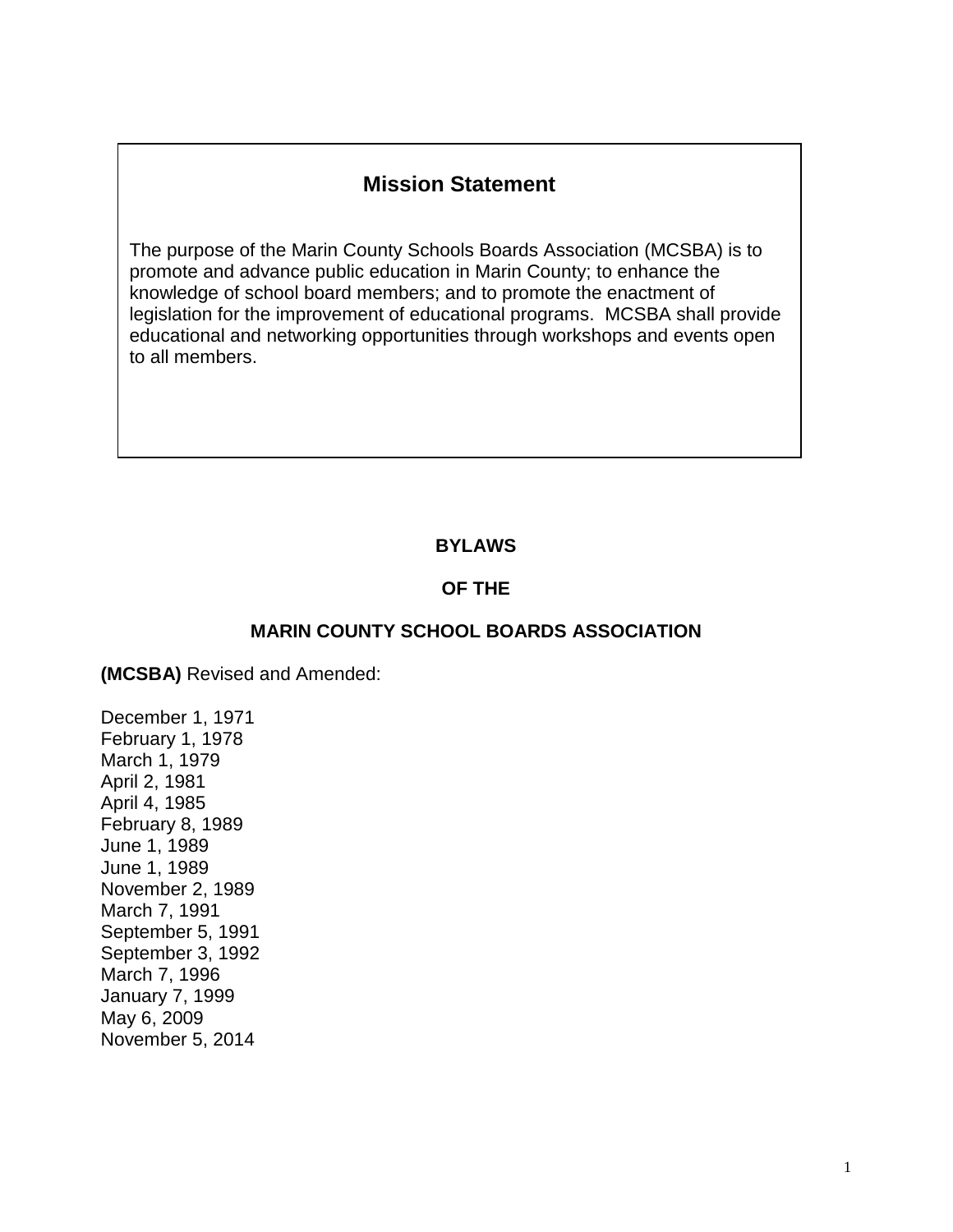# BYLAWS OF THE MARIN COUNTY SCHOOL BOARDS ASSOCIATION

### ARTICLE I NAME AND PURPOSE

#### Section One. NAME

The NAME of this Association shall be the MARIN COUNTY SCHOOL BOARDS ASSOCIATION (MCSBA).

#### Section Two. PURPOSE

The PURPOSE OF THE ASSOCIATION SHALL BE:

- A. To promote and advance public education in Marin County.
- B. To assist Trustees to better perform their duties in their individual Districts.
- C. To promote the enactment of legislation for the improvement of education programs.

### ARTICLE II MEMBERSHIP

### Section One. MEMBERS

All Trustees of a Governing Board of a public school district in Marin County are eligible to be Members of the Association by requesting that they be enrolled therein and by paying the dues as hereinafter provided. The Marin County Board of Education shall in like manner be eligible for membership.

### **Section Two. ELIGIBILITY**

The official list of public school districts in Marin County as compiled by the Superintendent of Schools of Marin County, shall determine eligibility to membership in this Association.

### Section Three. TRUSTEE REPRESENTATIVES

Each governing board in Marin County shall annually at its initial meeting appoint one of its members as its official trustee representative who shall have one vote. In addition, any member of a Member Board duly elected as a member of the Delegate Assembly of the California School Boards Association (CSBA) shall have voting rights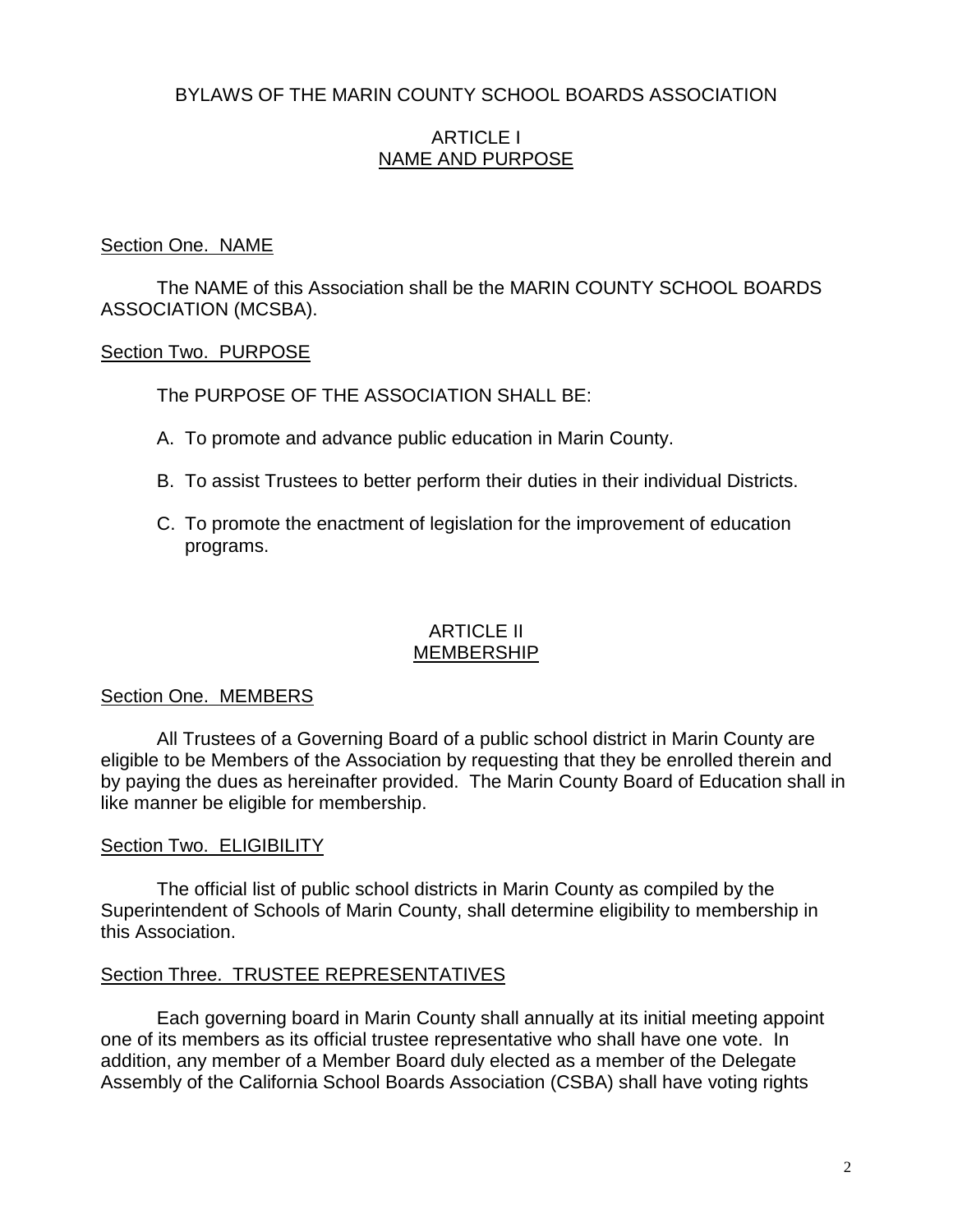The Trustee Representatives shall:

- A. Be called to an annual meeting, pursuant to Ed Code Sections 35023, to elect members of the County Committee on School District Organization (CCSDO). Only the official trustee representative from each district, regardless of MCSBA membership, shall elect the members of the CCSDO.
	- i. A Quorum will be required for each election. Seven representatives shall constitute a quorum for electing CCSDO members.
	- ii. If the official Representative to the Association from any Member Board resigns or cannot serve for any reason, that Member Board shall have the right to immediately appoint a successor from among their current members. The Association must be notified of this action as soon as possible.

### ARTICLE III **OPERATIONS**

# Section One. OPERATIONAL YEAR

The operational year of the Marin County School Boards Association will be July 1<sup>st</sup> to June 30<sup>th</sup>.

# Section Two. ORGANIZATIONAL MEETING

A. All Members of the MCSBA shall have voting rights to elect officers to the Executive Committee.

Any action shall be approved by a simple majority of those members present.

- B. The May meeting of the Trustee Representatives shall be the organizational meeting.
	- a. A three person nominating committee, made up of any Members, shall be appointed by the President at least 60 days prior to the organizational meeting held in May.
	- b. The nominating committee shall present a slate of officers to be voted upon at the May meeting.
	- c. All Members shall be notified of this slate at the April meeting. Additional nominations may be made by any Member until the time of the vote.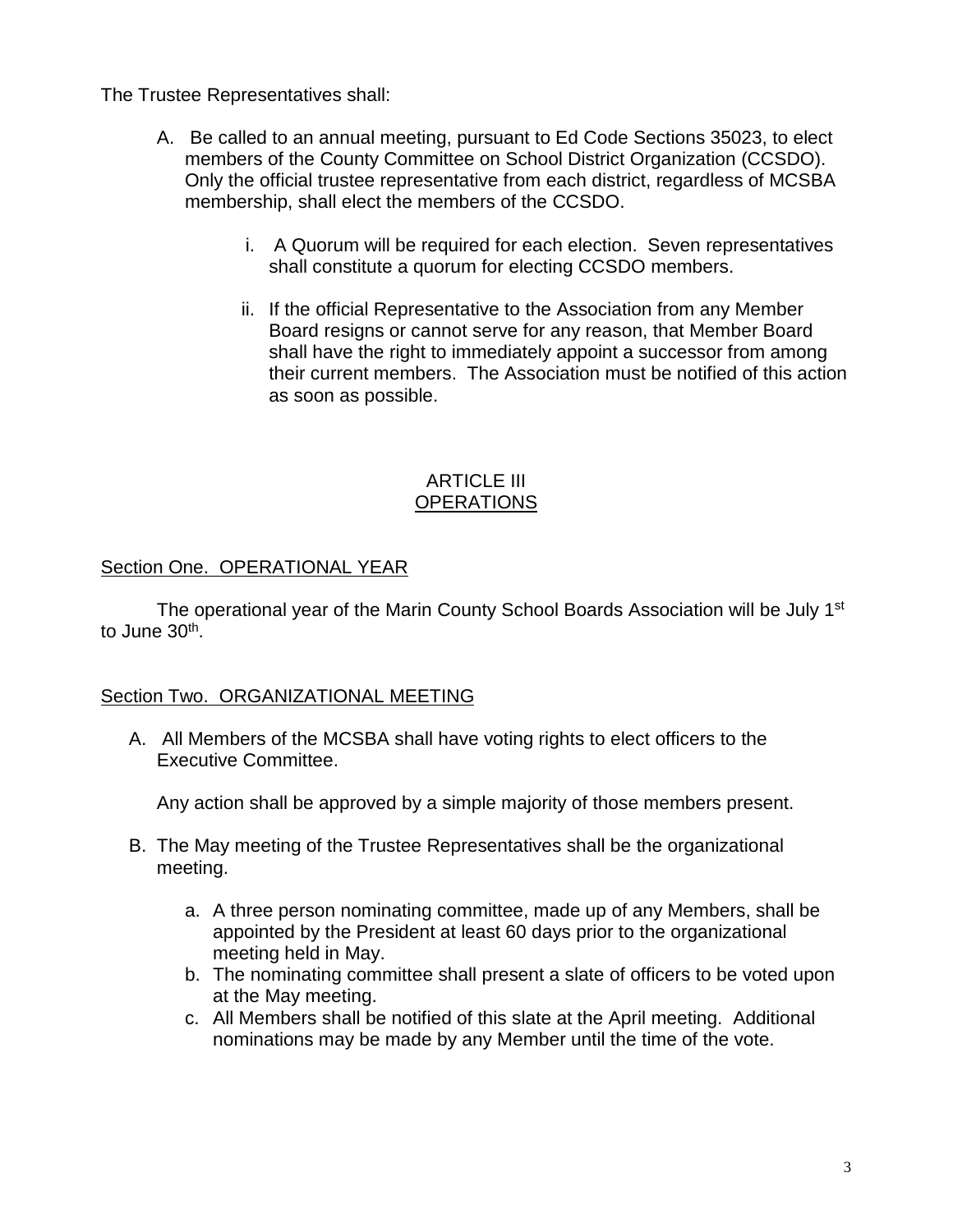### ARTICLE IV DUTIES OF OFFICERS

# Section One. EXECUTIVE COMMITTEE

Officers of the Association shall act as the Executive Committee.

- A. Officers of the Executive Committee are
	- 1. President
	- 2. Vice-President
	- 3. Secretary
	- 4. Treasurer
- B. The Executive Committee additionally includes:
	- 1. The locally elected delegate to the California School Board Association (CSBA) delegate assembly
	- 2. The Joint Legislative Action Committee (JLAC) School Board Member Cochair
	- 3. The California Interscholastic Federation (CIF) Representative
		- a. The CIF representative will be appointed by a majority vote of the Executive Committee.
	- 4. The Immediate Past President of the MCSBA

Duties of the Executive Committee are to meet as needed to organize activities in support of the MCSBA Mission Statement.

### Section Two. PRESIDENT

The President shall:

- A. Prepare agenda for the General Membership Meeting in consultation with the Executive Committee.
- B. Call and preside over all meetings of the Association.
- C. Assist in planning of workshops and other events.
- D. Appoint all committees, unless otherwise ordered by vote of the members**.**
- E. Have a deciding vote upon all questions in case of a tie.
- F. Attend meetings; serve on committees to represent MCSBA as necessary.
- G. Perform such other duties as may properly pertain to the function of the office.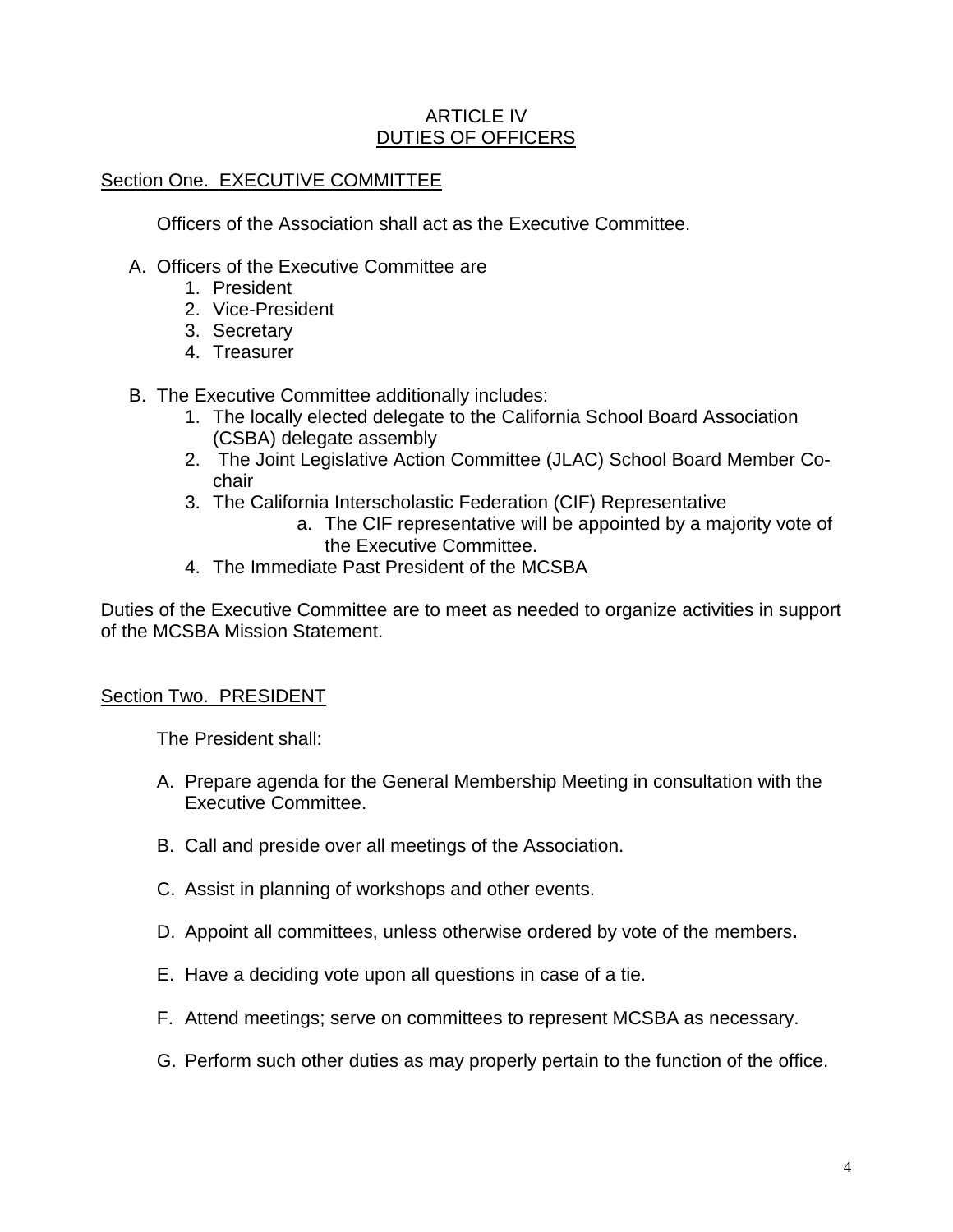### Section Three. VICE PRESIDENT

The Vice President shall:

- A. Assume and perform all duties of the President in the event of absence, inability or incapacity of the President to perform said duties.
- B. Assist the president in planning the general program of MCSBA.

### Section Four. SECRETARY

The Secretary shall:

- A. Record the minutes of all meetings of the Association.
- B. Assist the President in preparation of special news release notices.
- C. Assist the chair of any committee, in preparation of meeting notices and press releases.
- D. Monitor attendance to ensure a quorum for the annual meeting, pursuant to Ed Code Sections 35023, to elect members of the County Committee on School District Organization (CCSDO).
- E. Assist President in processing correspondence.

# Section Five. TREASURER

The Treasurer shall:

- A. Prepare budget for approval by the Trustee Representatives at the May Organizational Meeting and maintain finances of the Association
- B. Bill, collect and deposit membership dues and association funds.
- C. Pay bills of the Association.

### Section Six. CALIFORNIA INTERSCHOLASTIC FEDERATION (CIF) REPRESENTATIVE

The CIF Representative shall serve as MCSBA representative to the California Interscholastic Federation North Coast Section Board of Managers and advocate for student athletes at all Marin schools.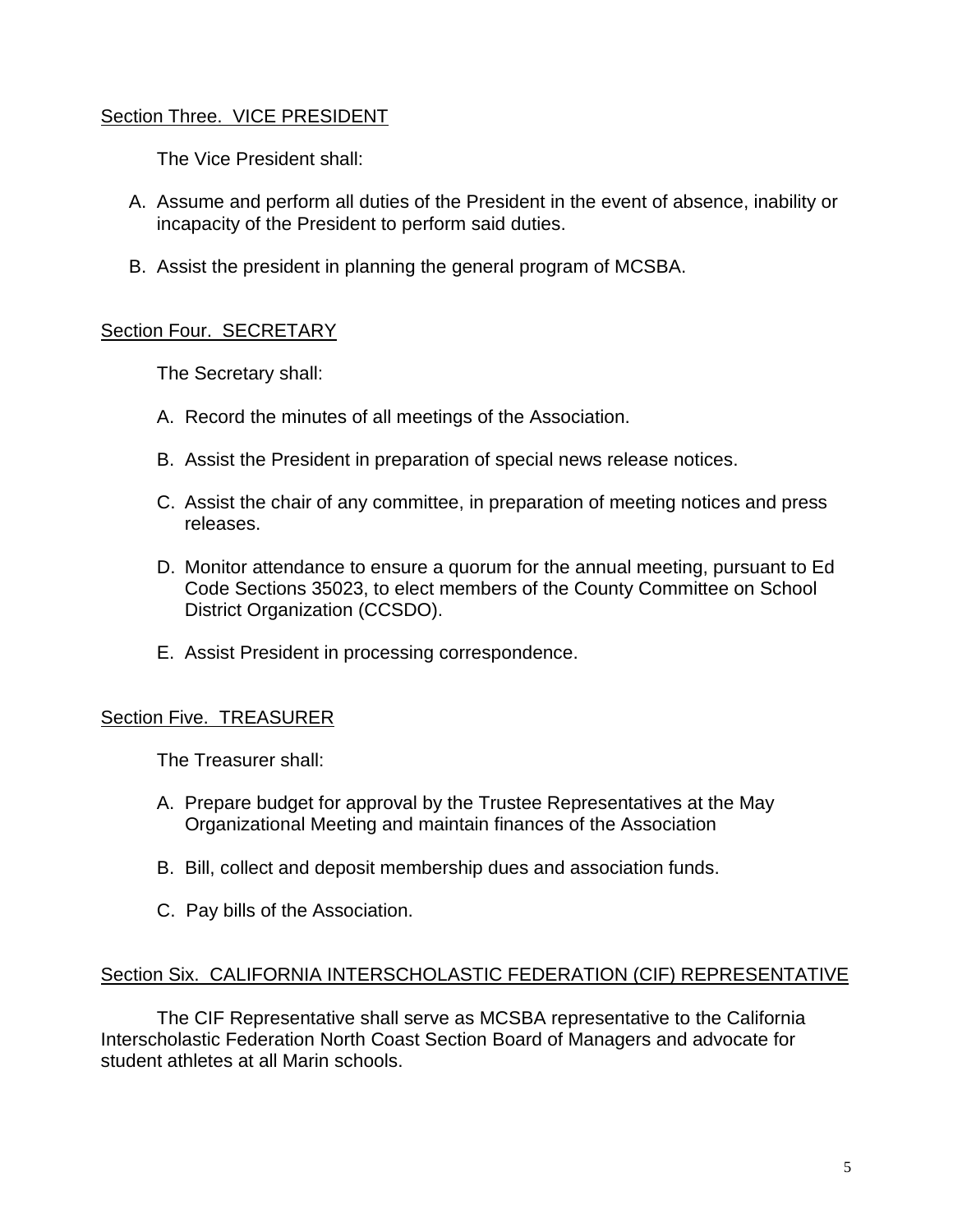### ARTICLE V STANDING COMMITTEES

There shall be the following standing committees:

- A. Joint Legislative Action Committee (JLAC) which will create a legislative platform and will report regularly to the Association.
- B. Golden Bell which will organize and implement the annual Golden Bell program and Educators' Evening. The Committee Chair will report directly to the Marin County School Boards Association President and Executive Committee. The Committee Chair will be selected by the Golden Bell Committee.

### ARTICLE VI **FINANCES**

### Section One. WHEN PAYABLE

The Association shall operate on a June 30<sup>th</sup> fiscal year. In May of each year the Association shall adopt a budget and establish the dues for the following fiscal year. Dues so established shall be payable on July  $1<sup>st</sup>$  of the new fiscal year. Any dues not paid by September 30<sup>th</sup> of each year shall be considered delinquent and the delinquent board shall at that time lose its rights of membership in the Association including its right to have an official representative of the Association until such time as the dues are paid in full.

#### ARTICLE VII ORDER OF BUSINESS AND RULES OF ORDER

### Section One. ORDER OF BUSINESS

The order of business shall be as follows:

- A. Reading of minutes and communication.
- B. Reports of officers.
- C. Reports of committees.
- D. Unfinished business.
- E. New business.
- F. Adjournment.